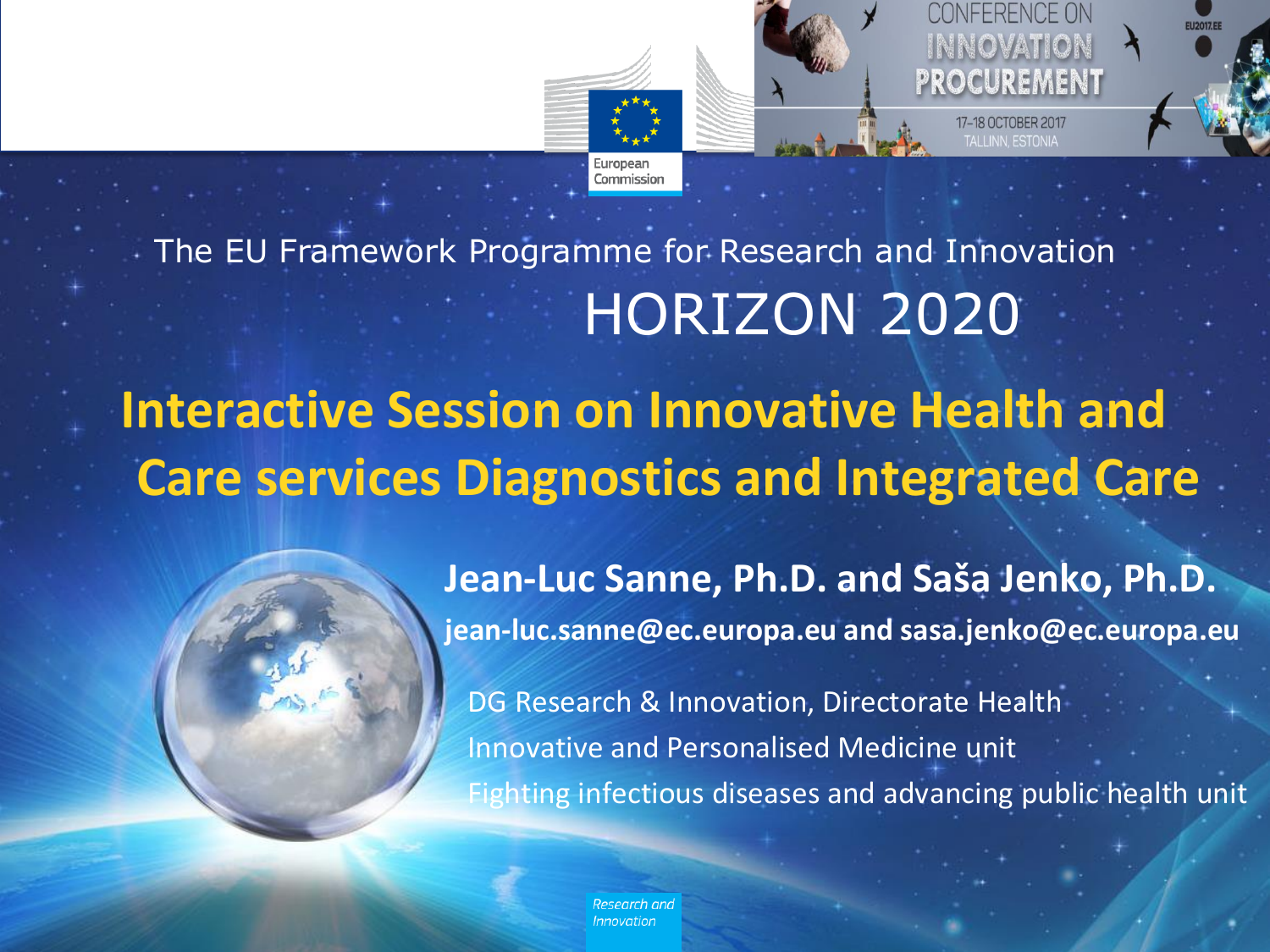

Innovation Procurement topic SC1-BHC-10-2019:

Next generation sequencing for routine diagnosis

- The objective is to implement NGS in routine diagnostics for personalised medicine and scale up demand-driven innovation for health care systems.
- This includes organisational, economical, technical and clinical aspects.
- Pre-Commercial procurement Expected call: 2019 Estimated EC contribution per project  $\epsilon$  9-11 million

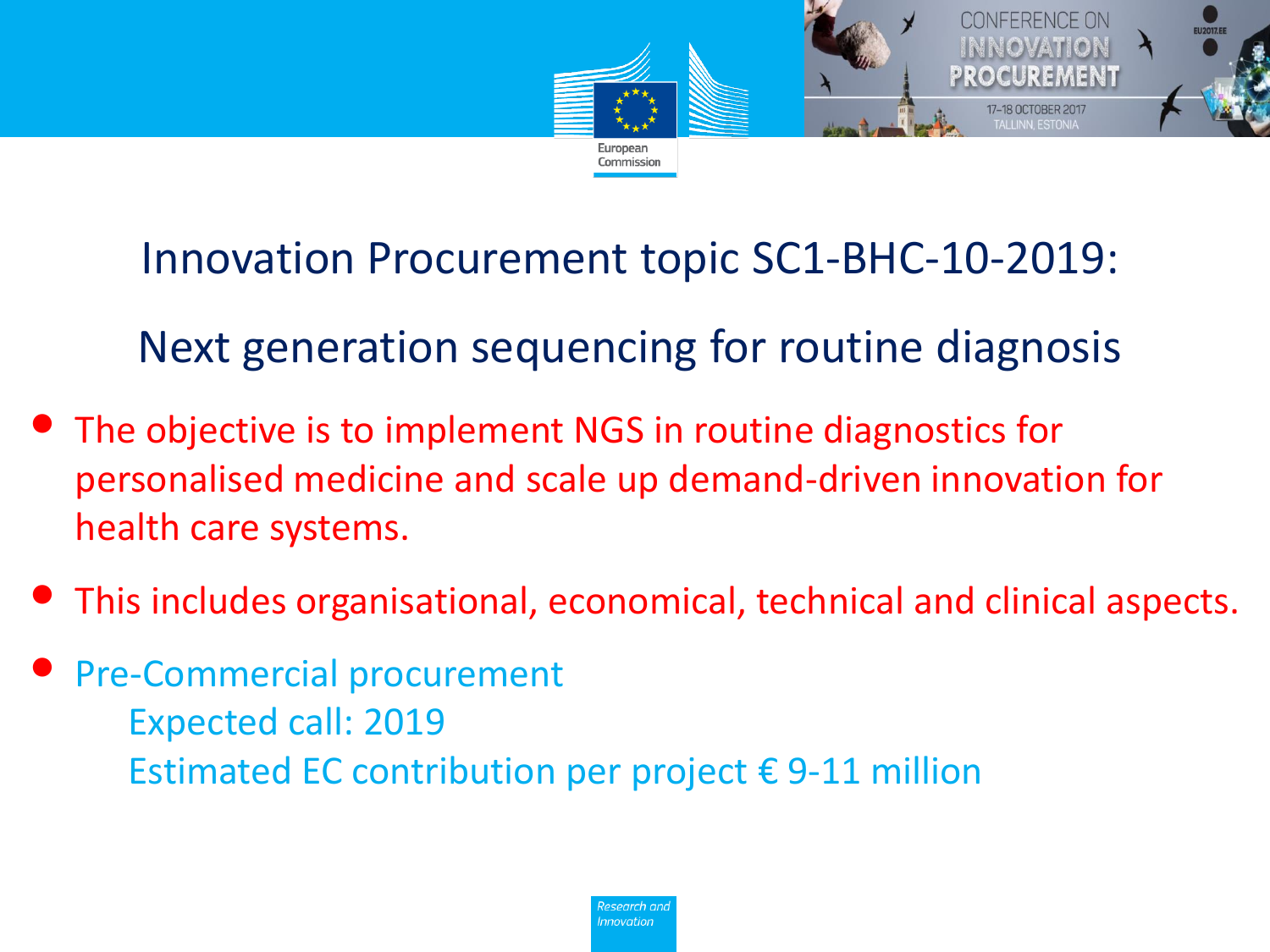

### **Marc Van den Bulcke, Ph.D.**

**Marc.VandenBulcke@wiv-isp.be**

**Head Cancer Centre**

**Scientific Institute of Public Health**

**OD Public Health and Surveillance**

*Bringing innovation to cancer patients: introduction of next-generation-sequencing tumour profiling in the Belgian national healthcare system*

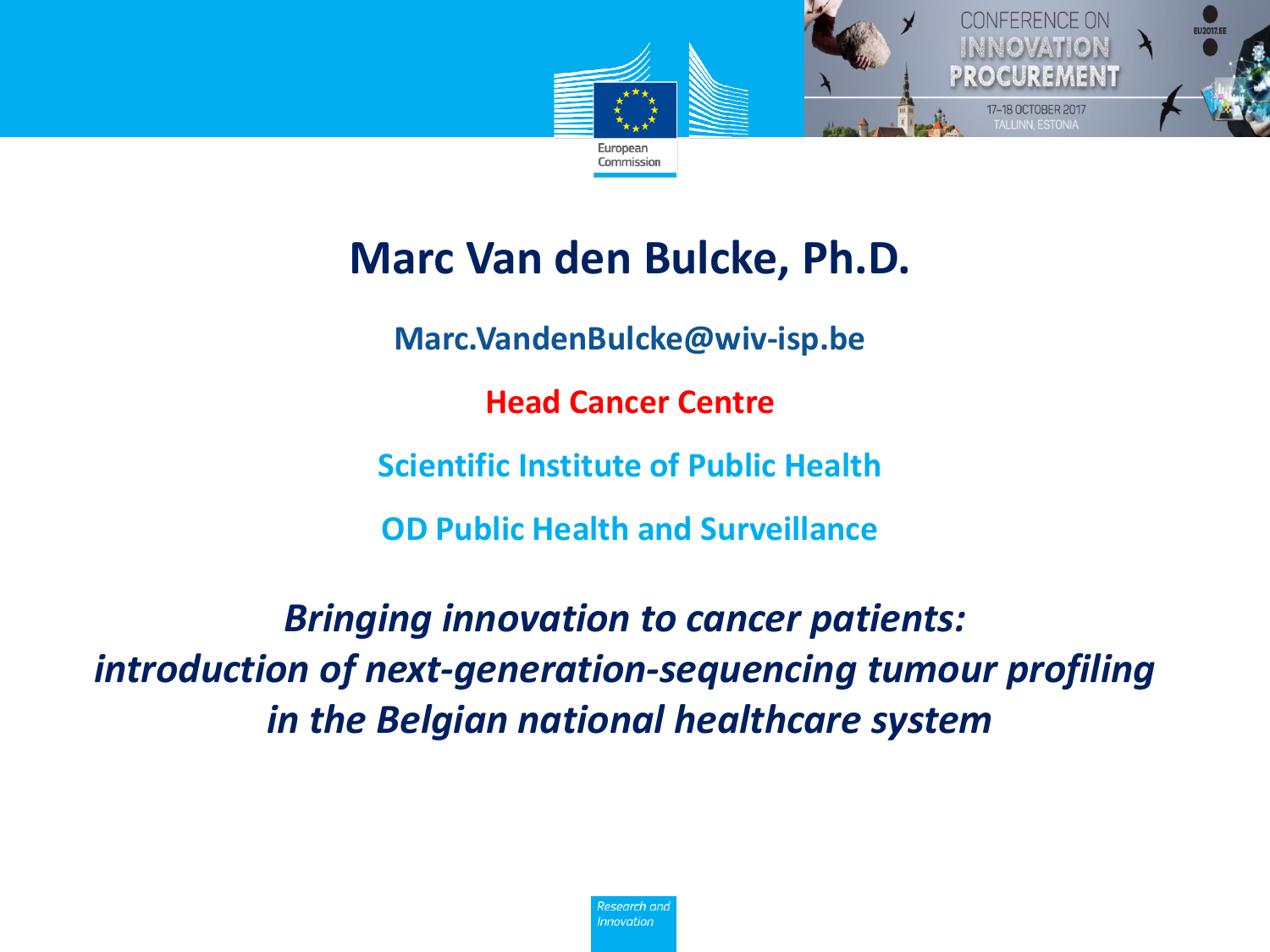

Innovation Procurement topics SC1-HCO-12-2018 and SC1-BHC-20-2020 :

Towards using pre-commercial procurement and public procurement of innovative solutions in healthcare systems

- The objective is to create a EU-wide consortium of healthcare providers and public procurers in the health and social care sector that define together unmet procurement needs to implement innovative solutions in healthcare
- The consortium should prepare future procurement topics to conduct Pre-Commercial procurement (PCP) or Public Procurement of Innovative Solutions (PPI) for innovative diagnostics for infectious diseases, and for innovative solutions in integrated care
- Expected call: 2018 (CSA) and 2020 (PCP/PPI) Estimated EC contribution for CSA  $\epsilon$  1.5-2 million

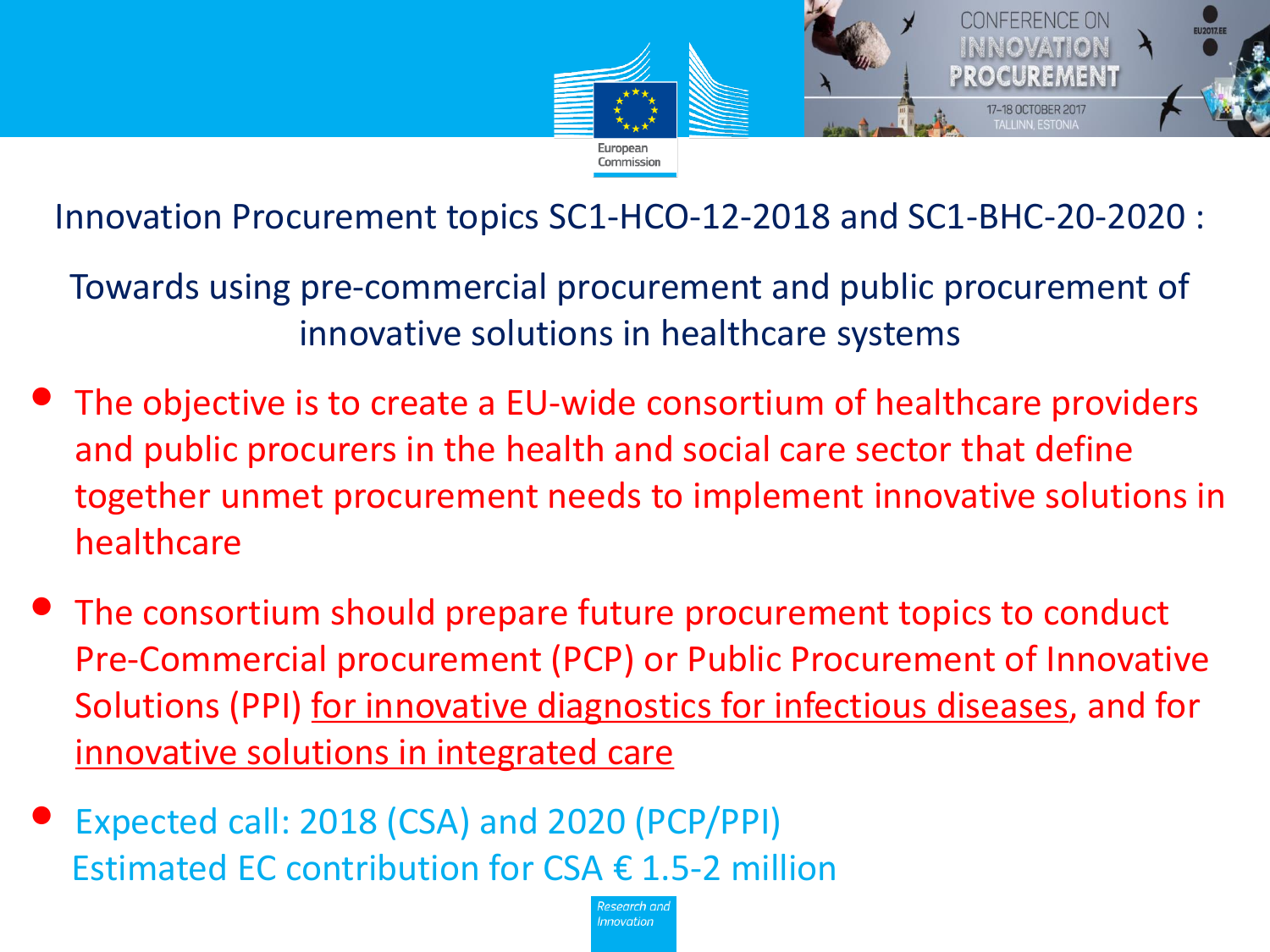

### **Toni Dedeu, Ph.D.**

#### **tdedeu@gencat.cat**

#### **Director**

#### **Agency for Healthcare Quality & Assessment**

**Ministry of Health | Government of Catalonia**

*?Public procurement of innovative solutions in integrated care?*

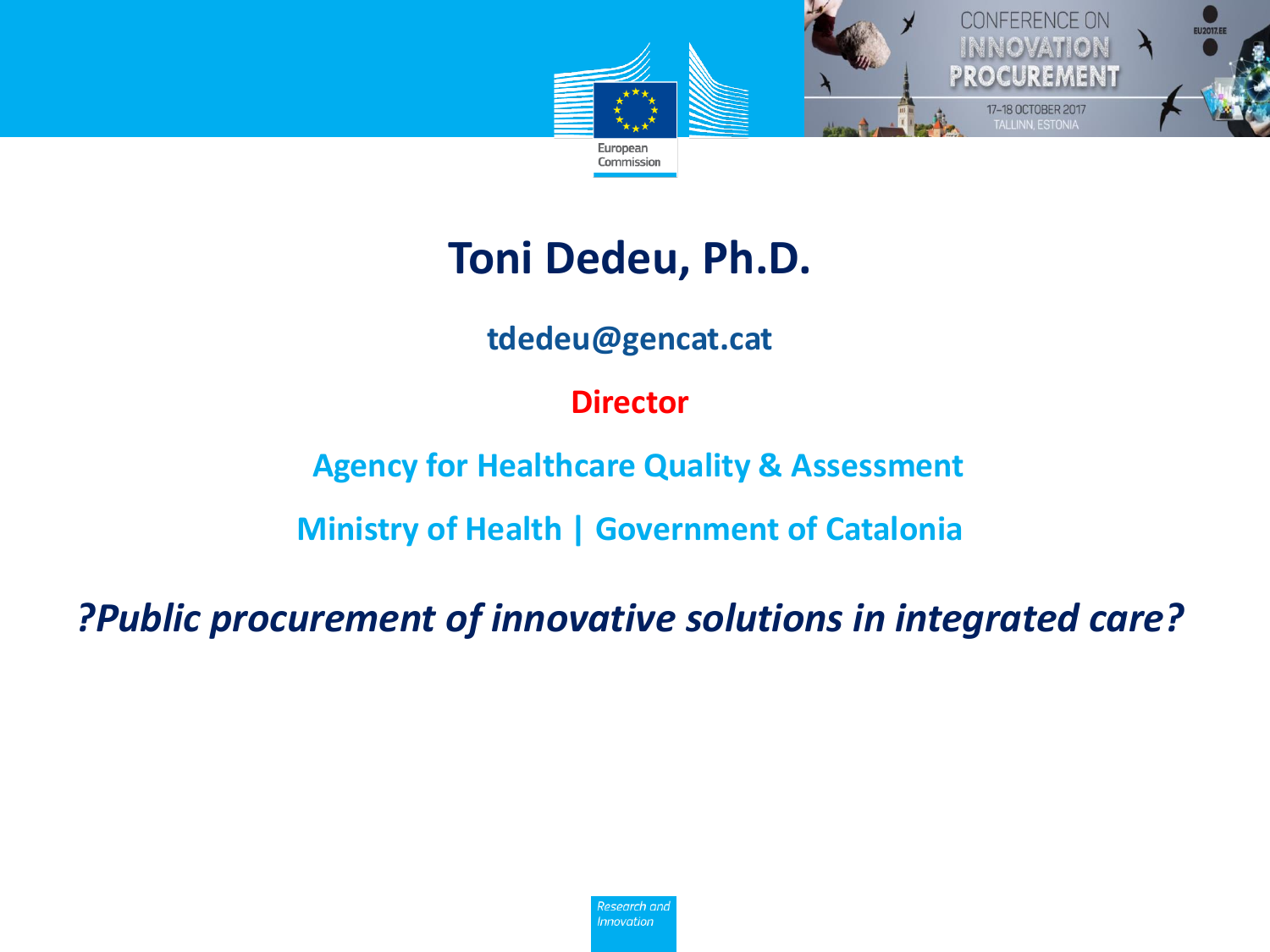

### **Alexander Pimperl, Ph.D.**

**a.pimperl@optimedis.de**

**Vice Chairman of the Board** 

**OptiMedis AG & CEO, Gesundes Kinzigtal GmbH (Germany)**

*?Public procurement of innovative solutions in integrated care?*

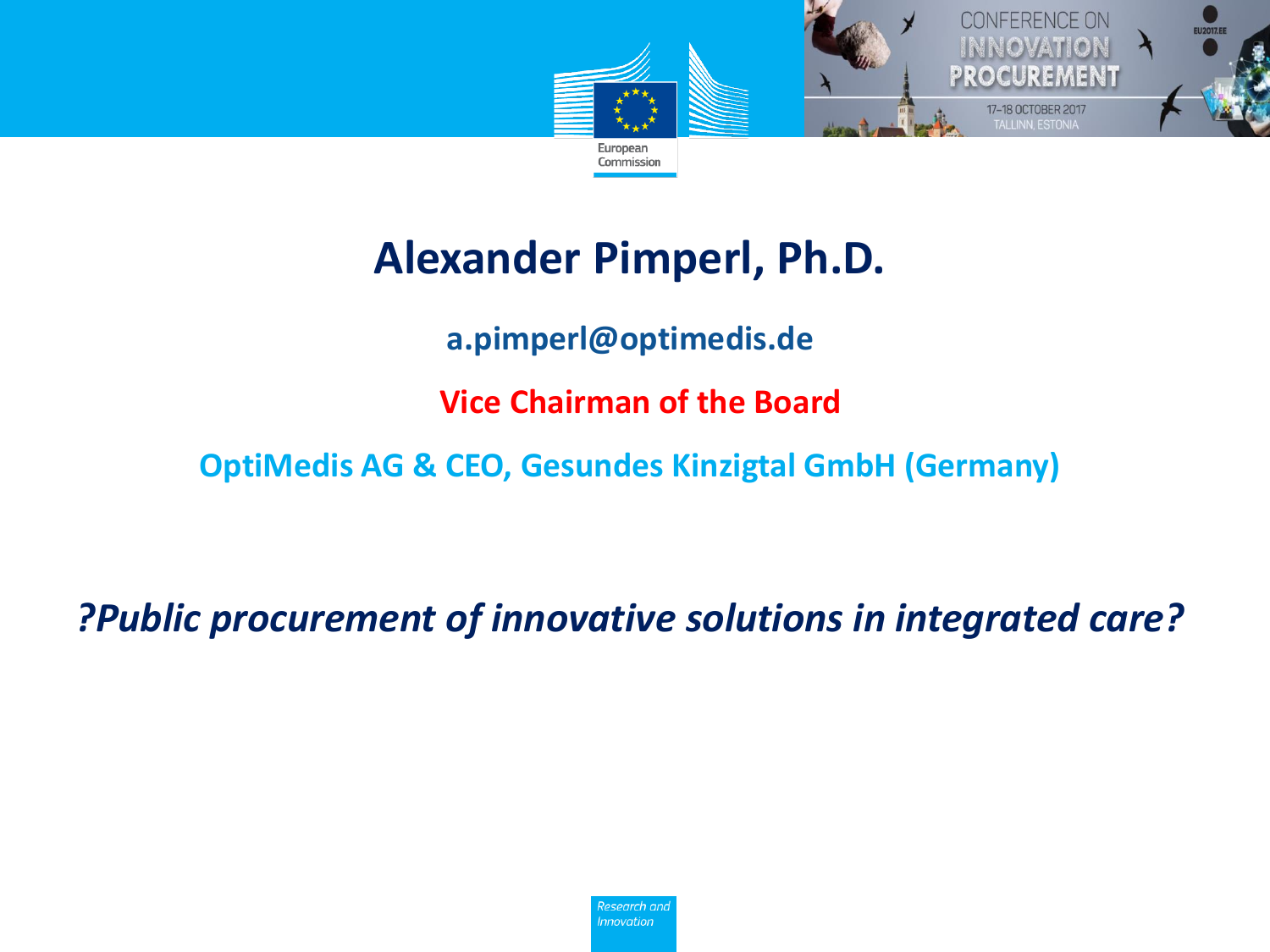

#### Aim:

- Discuss the added value of innovation procurement in health(care) at the EU level?
- Define unmet needs in diagnosis and integrated care
- Reach out to potential procurers and related actors in health(care)
	- December 7 in Brussels [Innovation procurement in health s](http://ec.europa.eu/research/index.cfm?pg=events&lg=en&period=2017&theme=D72D1707-FE0F-3C39-4E55830C194C2E7C&selectmonth=0&future_epage=2)atellite event to the Health INFO Day

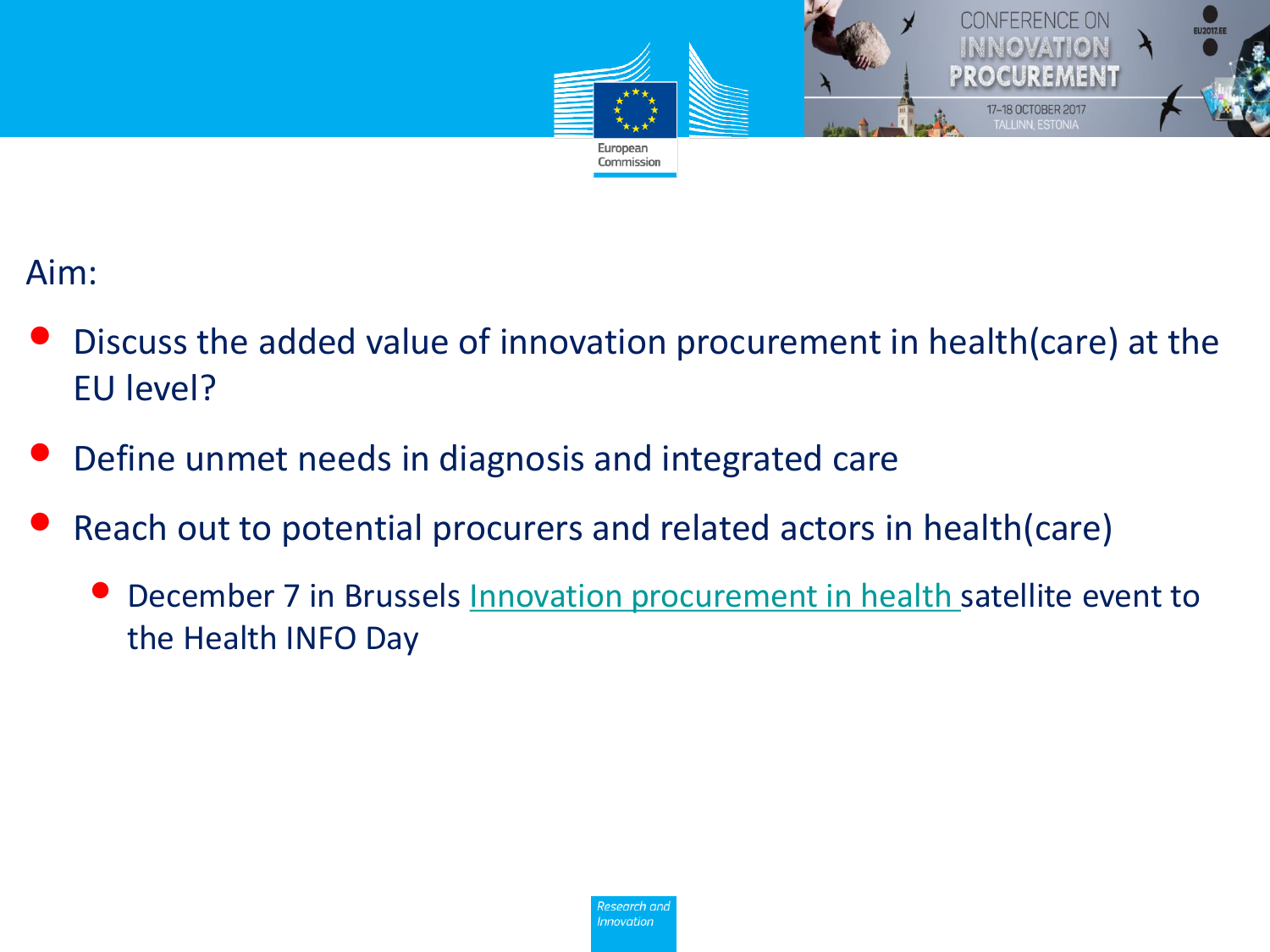

# **Conference on Innovation procurement** *Tallinn 18 October 2017*

# **Interactive Session on Innovative Health and Care services; Diagnosis and Integrated Care**

## **European Commission**

**DG "Research & Innovation"- Directorate "Health" Unit "Innovative and Personalised Medicine" Jean-Luc Sanne**

*jean-luc.sanne@ec.europa.eu* <sup>1</sup>

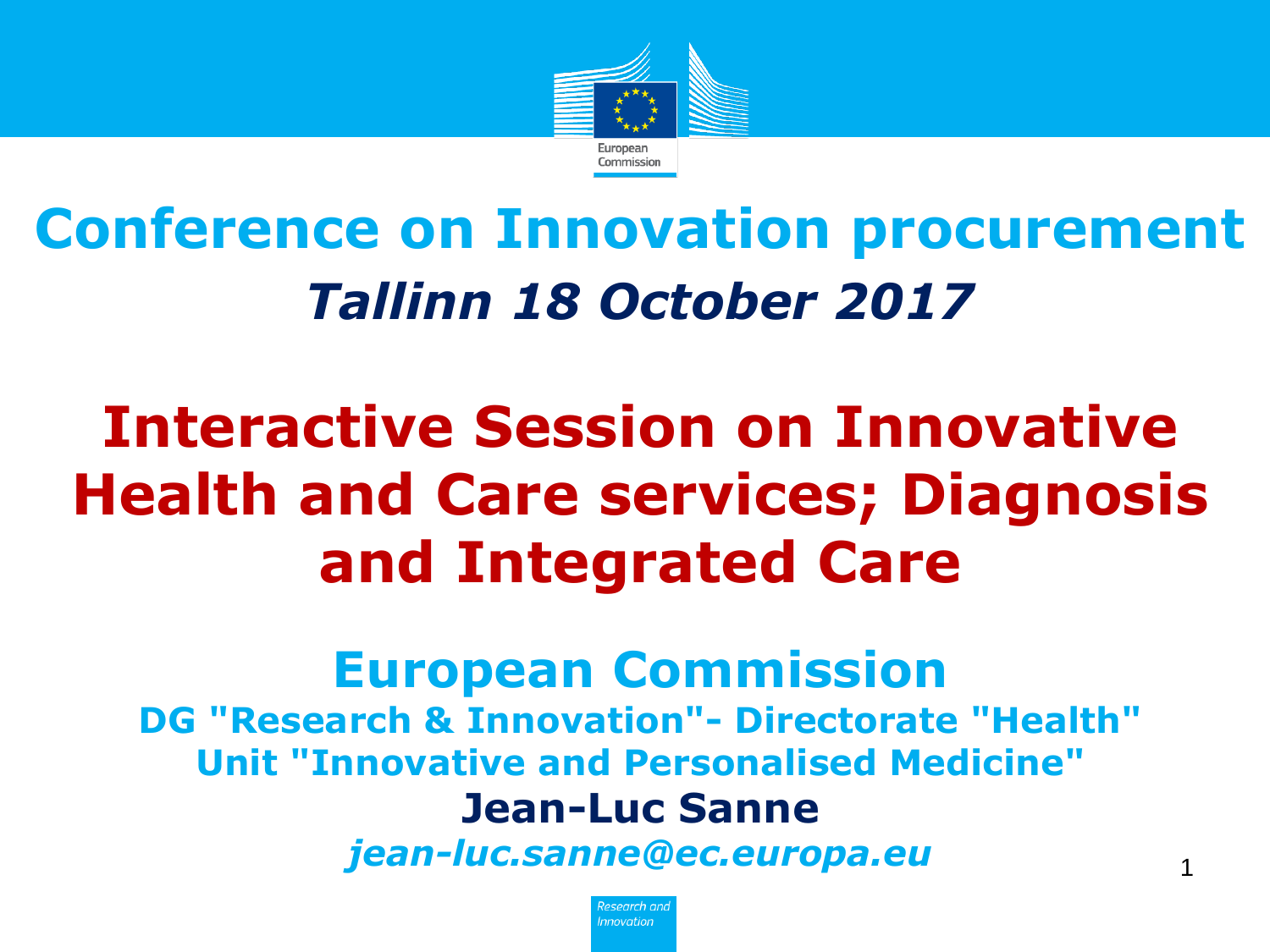

### **Innovation Procurement: Next generation sequencing (NGS) for routine diagnosis**

*The objective is to implement NGS in routine diagnostics for personalised medicine and scale up demand-driven innovation for health care systems.*

*This includes organisational, economical, technical and clinical aspects.* 

**Pre-Commercial procurement Expected call: 2019 Estimated EC contribution per project € 9-11 million**